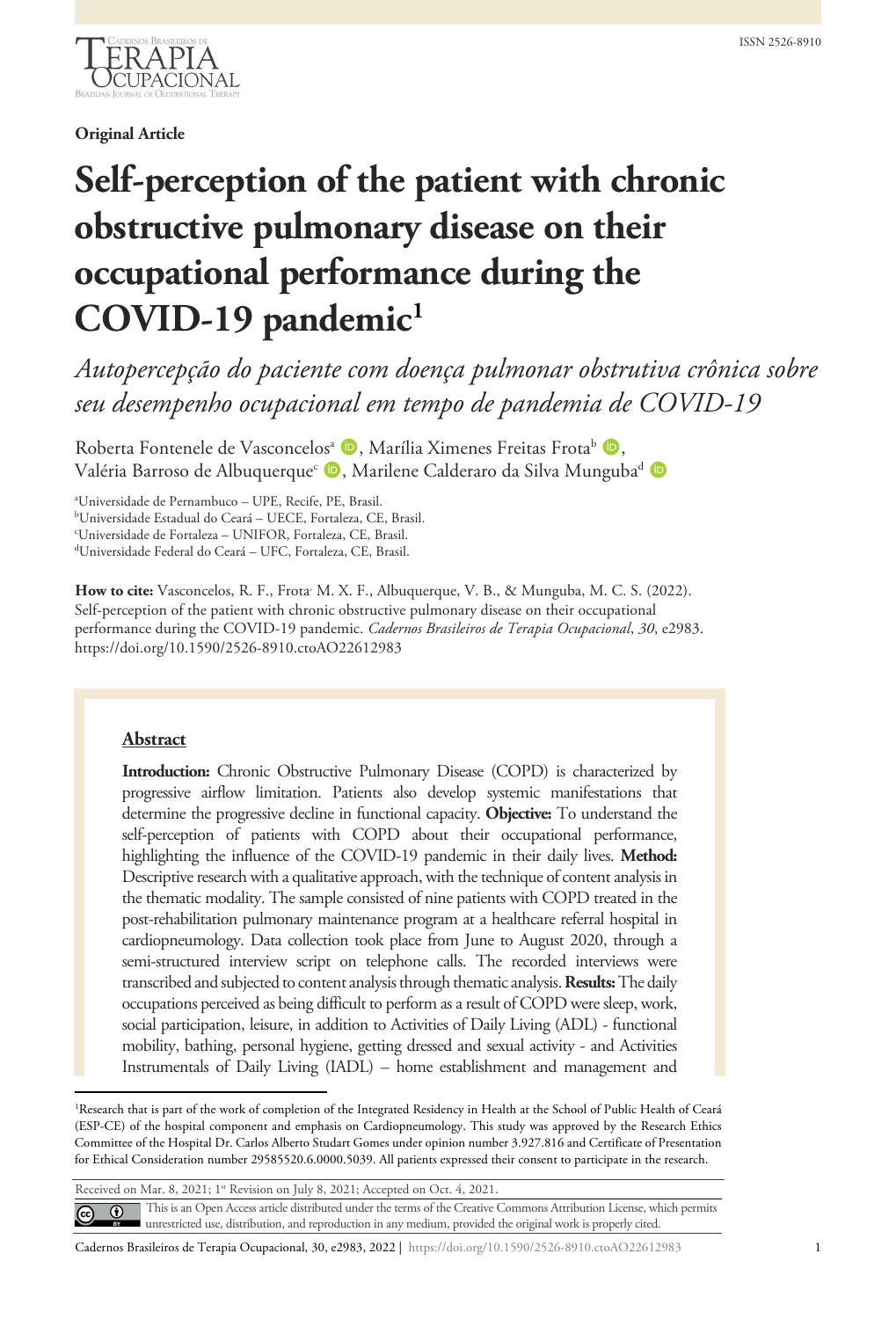shopping. Occupations limited by COPD were even more impacted by the restrictive measures due to COVID-19. **Conclusion:** Based on the understanding of the difficulties of patients with COPD in carrying out their occupations, it was possible to know how much COPD affects occupational performance and interferes in the most diverse occupations that bring meaning and purpose to life. The COVID-19 pandemic further limited COPD patient involvement in their significant occupations.

**Keywords:** Pulmonary Disease, Chronic Obstructive, Activities of Daily Living, COVID-19, Occupational Therapy.

## *Resumo*

**Introdução:** A Doença Pulmonar Obstrutiva Crônica (DPOC) é caracterizada pela limitação progressiva do fluxo aéreo. Os pacientes também desenvolvem manifestações sistêmicas que determinam o declínio progressivo da capacidade funcional. **Objetivo:** Conhecer a autopercepção do paciente com DPOC sobre seu desempenho ocupacional destacando a influência da pandemia de COVID-19 no seu cotidiano. **Método:** Pesquisa de natureza descritiva e abordagem qualitativa, tendo como técnica a análise de conteúdo na modalidade temática. A amostra foi constituída de nove pacientes com DPOC atendidos no programa de manutenção pós-reabilitação pulmonar em hospital de referência de saúde em cardiopneumologia. A coleta dos dados ocorreu de junho a agosto de 2020, mediante roteiro de entrevista semiestruturada, por meio de chamadas telefônicas. As entrevistas gravadas foram transcritas e submetidas à análise do conteúdo, por meio da análise temática. **Resultados:** As ocupações cotidianas percebidas com dificuldade de serem realizadas em decorrência da DPOC foram sono, trabalho, participação social, lazer, além de Atividades de Vida Diária (AVD) – mobilidade funcional, banho, higiene pessoal, vestir e atividade sexual – e Atividades Instrumentais da Vida Diária (AIVD) – gerenciamento do lar e fazer compras. As ocupações limitadas pela DPOC foram ainda mais impactadas pelas medidas restritivas causadas pela COVID-19. **Conclusão:** Com base na compreensão das dificuldades do paciente com DPOC em realizar suas ocupações, foi possível conhecer o quanto a DPOC repercute no desempenho ocupacional e interfere nas mais diversas ocupações que trazem significado e propósito à vida. A pandemia de COVID-19 limitou ainda mais o envolvimento do paciente com DPOC nas suas ocupações significativas.

**Palavras-chave:** Doença Pulmonar Obstrutiva Crônica, Atividades Cotidianas, COVID-19, Terapia Ocupacional.

## **Introduction**

Chronic Obstructive Pulmonary Disease (COPD) is a preventable and treatable disease characterized by airflow limitation that is not fully reversible. This airflow limitation is usually progressive and associated with an abnormal lung inflammatory response to harmful particles and/or gases, with smoking being the main risk factor (Global Initiative for Chronic Obstructive Lung Disease, 2021).

Currently, COPD is one of the leading causes of chronic morbidity and the third leading cause of death in the world, responsible for 3.2 million deaths in 2017, with an estimated progressive increase in this number in the coming years (Roth et al., 2018). In Brazil, it is the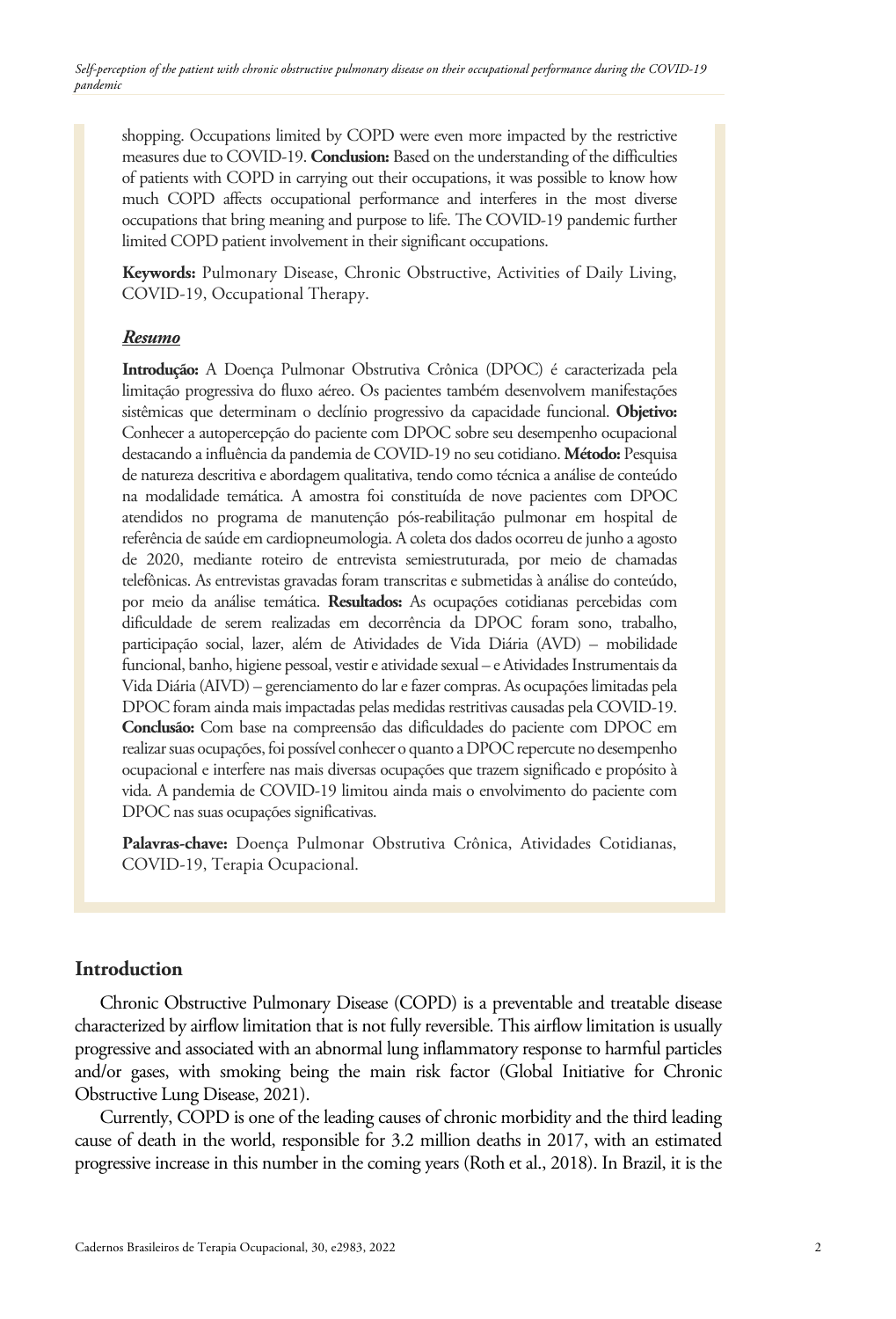third leading cause of death among chronic non-communicable diseases (Rabahi, 2013). COPD will remain a significant public health problem in the future due to continued exposure to risk factors and an aging population (Rabe & Watz, 2017; Global Initiative for Chronic Obstructive Lung Disease, 2021).

Pulmonary dysfunction, systemic manifestations and increased dyspnea can lead to progressive worsening of physical fitness, exercise intolerance and inactivity in patients with COPD, determining a progressive decline in functional capacity, impacting occupational performance (Kim et al., 2008; Silva et al., 2017).

Dyspnea, characterized by difficulty breathing, is the most limiting symptom. Patients with greater complaints of tiredness have a worse condition to carry out daily activities. The greater the feeling of shortness of breath, the more predominant will be their limitation and restriction in performing daily activities (Silva et al., 2015).

According to Machado (2018), the progression of lung diseases leads to worsening of symptoms, causing progressive limitation of daily activities. This limitation can become a vicious cycle and evolve into the individual's functional dependence, altering their social, economic and emotional life, factors that can interfere with their quality of life.

Thus, it is necessary that the therapeutic approaches offered to patients with COPD not only objectively measure performance, physiological responses and dyspnea when performing daily activities, but also the impact that these difficulties and limitations have on the their occupations (Gulart et al., 2015).

Occupations refer to the everyday activities that people carry out as individuals, in families and in communities, to occupy their time and bring meaning and purpose to life; they include the activities that people need, want, and should do (World Federation of Occupational Therapy, 2020).

Occupational therapy has as its principle the key elements of occupational performance with purposes that enable and allow patients to perform their significant tasks, thus enabling personal satisfaction and well-being, minimizing the difficulties and limitations to perform their occupations as a result of their disease. The patient is encouraged to be actively involved throughout the process, in order to achieve goals that are meaningful and relevant to their daily life (Hagedorn, 2003).

The performance of their occupations should be determined by the patients themselves based on their experiences. No one better than himself or herself to determine how they perform their daily occupations (Caldas et al., 2011). It is up to the occupational therapist to know the client's perception of their occupational performance and use it as a guide based on a client-centered practice. According to the American Occupational Therapy Association (2020), when using a client-centered approach, the occupational therapy professional gathers information to understand what, at that moment, is important and meaningful to the patient.

The interest in this research emerged during the researcher's experience as an occupational therapist residing in a reference hospital in the care of patients with COPD, when she realized the need to reflect on the occupational performance that is part of the routine of these patients, as well as the influence of the COVID-19 pandemic in these occupations.

This research is justified by the perceived need during care for patients with COPD to provide space and focus on their relational and significant aspects, seeking to understand the self-perception of these patients in relation to their occupational performance. As it was carried out during the COVID-19 pandemic, it was also possible to highlight the influence of the interruption and deprivation of occupations at that time. From this, the objective of this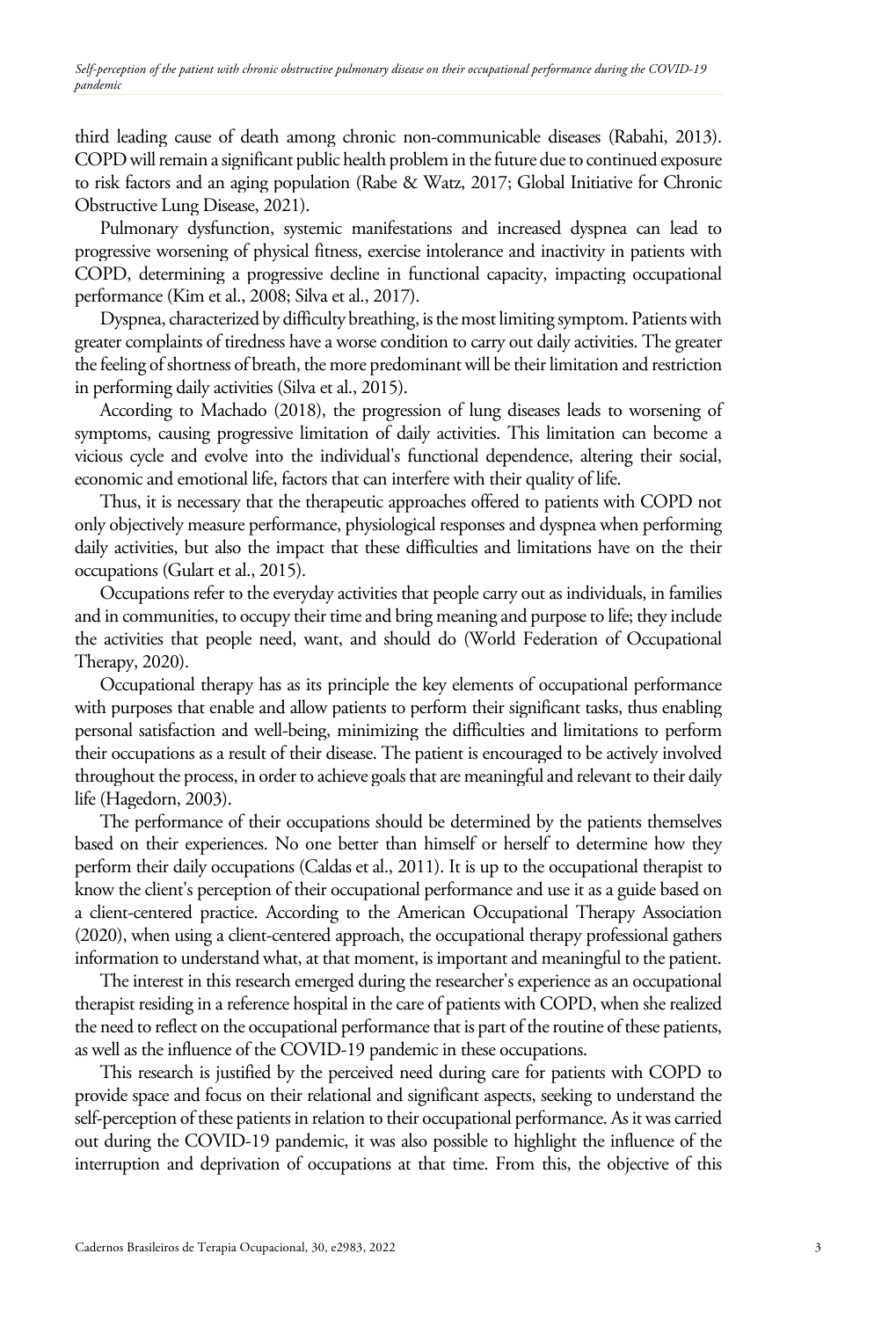research was to know the self-perception of patients with COPD about their occupational performance, also highlighting the influence of COVID-19 in their daily lives.

# **Method**

## **Type of research**

This is a descriptive study with a qualitative approach. According to Minayo (2014), qualitative study deals with the universe of meanings, beliefs, values and attitudes, which fits into a deeper space of relationships, processes and phenomena that cannot be reduced to operationalization of variables, favoring the interpretation of particularities of individual behaviors and attitudes, having as a technique the content analysis in the thematic modality (Bardin, 2009).

## **Research location**

The study was conducted at Hospital Dr. Carlos Alberto Studart Gomes (Hospital de Messejana), specialized in the diagnosis and treatment of cardiac and pulmonary diseases, in the city of Fortaleza-CE, a reference center in the provision of health services in cardiology and pulmonology in the North and Northeast region of the country.

#### **Participants of the research**

The study population consisted of patients with COPD who participate in the postpulmonary rehabilitation maintenance program called "Caminhada do Bosque" – in free translation, "Walk of the Woods" - a program designed with the objective of maintaining the benefits achieved after discharge from pulmonary rehabilitation, avoiding reduction functional loss caused by lung disease and favoring the optimization of physical, emotional and social activities, providing the patient with the maximization and maintenance of their independence and autonomy.

The sample consisted of 9 (nine) people of both sexes, aged between 57 and 78 years. Respondents were identified using numbers according to the order of the interview, so that the real identity of each participant was preserved. P1 was used for patient number 1, successively following the numbering required until P9, the total number of patients interviewed. They were selected according to the following inclusion criteria: clinical diagnosis of COPD, regardless of disease stage; discharge received from the pulmonary rehabilitation program; and frequent participation in the post-rehabilitation pulmonary maintenance program, the "Caminhada do Bosque". For the exclusion criteria, severe hearing impairment was considered, which would certainly impede understanding of the objectives and participation in the present study, as well as having the telephone temporarily turned off or outside the coverage area during contact attempts.

## **Data collection**

The collection of information took place from June to August 2020. Data corresponding to occupations were obtained qualitatively through the use of a semi-structured interview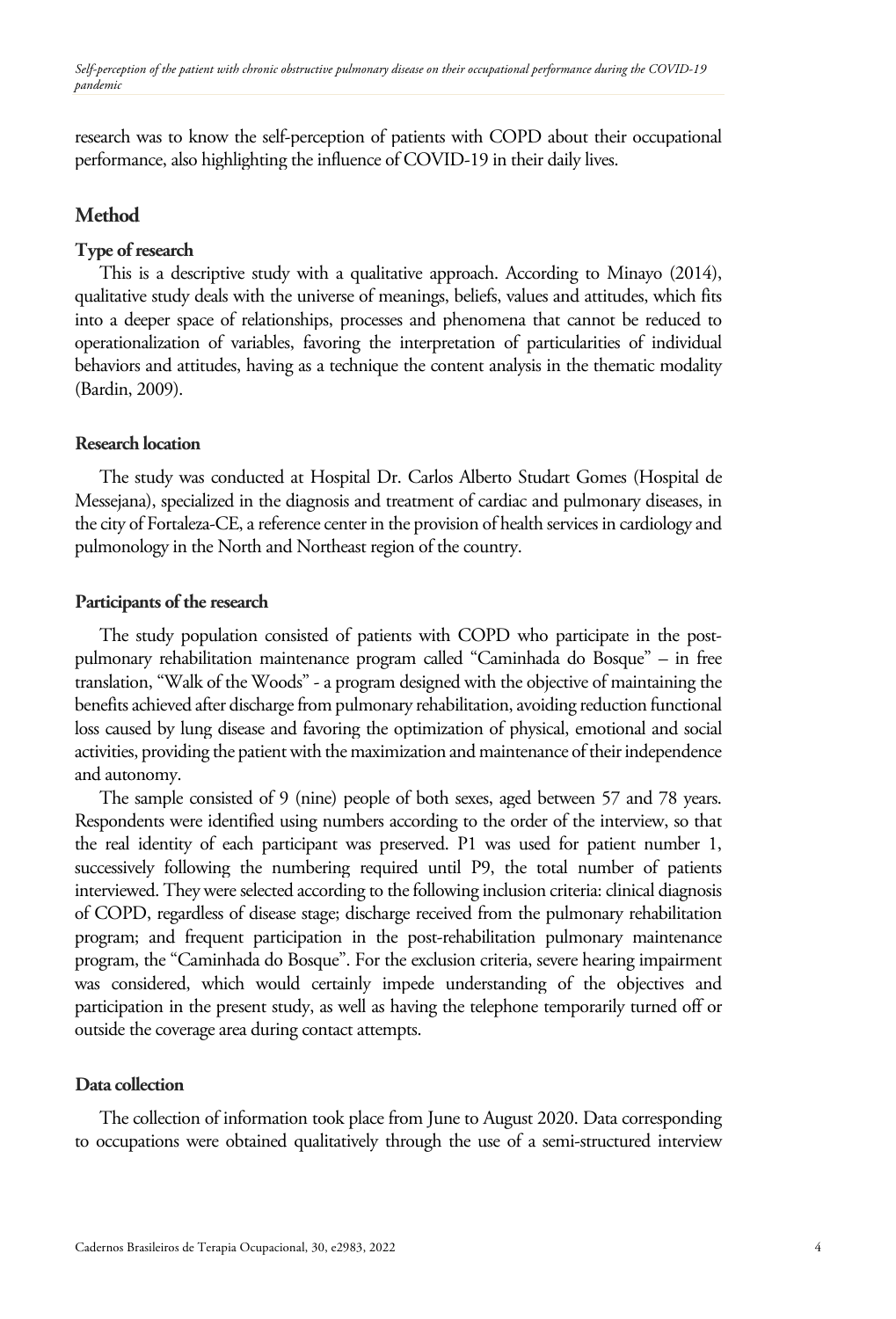script, through telephone calls due to the suspension of face-to-face assistance due to the pandemic of COVID-19.

The recorded interviews were transcribed and subjected to content analysis, using Bardin's thematic modality, which aims to overcome uncertainty, confirming or not what is believed to be seen in the message. Reading the material leads to validation and generalization of the data, enriching the reading by discovering content and structures that confirm or deny what is sought to demonstrate, regarding messages and meaning elements (Bardin, 2009).

Full transcripts were carried out with the preservation of maximum fidelity between the dialogue and the written text, which allowed the researcher to perceive the dimension of the impact that COPD causes in the lives of the subjects and what it was like to fail to carry out their significant occupations during the period of pandemic, in addition to the intrinsic feelings and other meanings that arose.

#### **Ethical considerations**

In terms of ethical aspects that supported the study, the requirements of resolution 466/12 of the National Health Council, which provides standards and regulatory guidelines for research involving human beings, were complied with. This study was approved by the Research Ethics Committee of the Hospital Dr. Carlos Alberto Studart Gomes, under opinion number 3.927.816 and Certificate of Presentation of Ethical Appreciation (CAAE) number 29585520.6.0000.5039. All patients present in the sample expressed their consent to participate in the research through the free and informed consent by telephone in the first contact.

#### **Data analysis**

To more precisely reach the manifest and latent meanings brought by the patients to the data, they were submitted to Bardin's (2009) content analysis, highlighting the units of meaning, thematic categories and essential ideas.

The trajectory of analysis of the speeches of patients with COPD about their self-perception of occupational performance took place initially with the transcription of the recorded interviews. After reading, independent reductions were performed, reached by convergence zones between the patients' statements, from which the units of meaning were removed, starting the conduction of the coding, which corresponds to the transformation of raw data into thematic categories, allowing a description of the relevant characteristics of the content.

The thematic categories found were: functional mobility, bathing, personal hygiene, getting dressed, sexual activity, home establishment and management, shopping, sleep, social participation, work, leisure and COVID-19.

After recognizing the difficulties in carrying out the daily occupations of patients with COPD and their disruption in the pandemic, the essential ideas were understood: the perception of patients with COPD about their daily activities and repercussions of the COVID-19 pandemic on the patient's daily life with COPD.

## **Results and Discussion**

The results were presented together with the discussions arising from the interviews carried out with patients with COPD. From the analysis of the interviews, the themes that stood out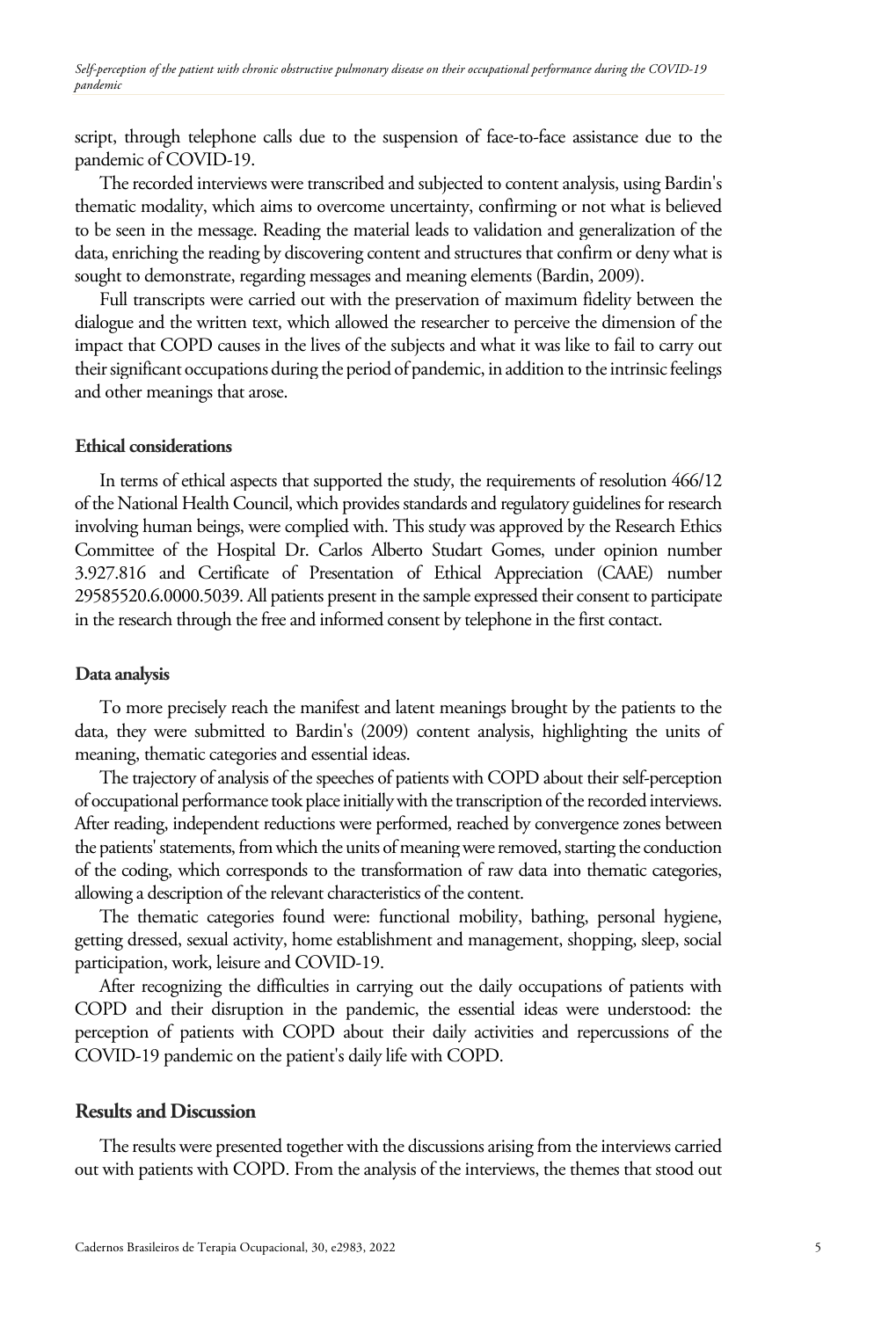among the speeches emerged and guided the construction of the following essential ideas: the perception of patients with COPD about their daily activities and the repercussions of the COVID-19 pandemic on the daily lives of patients with COPD.

## **COPD patients' perception of their daily activities**

The path to understanding the self-perception of patients with COPD about their occupational performance, based on the process developed in this study, is faced with numerous possibilities, including the perception reported about their daily activities.

The Activities of Daily Living (ADL) performed with difficulty as a result of COPD mentioned by the patients are part of the following categories: functional mobility, bathing, personal hygiene, getting dressed and sexual activity, reflecting on their performance in performing the tasks of daily living and limiting the quality of performance, as explained in the following lines (Table 1).

| Activities of daily living (ADL) | <b>Context of Units of Meaning</b>                                                                                    |
|----------------------------------|-----------------------------------------------------------------------------------------------------------------------|
|                                  | "When I walk, I get tired" (P1)                                                                                       |
|                                  | "I have difficulty climbing stairs" (P4)                                                                              |
| Functional mobility              | "Walking up and down stairs is a problem!" (P6)                                                                       |
|                                  | "Climbing the stairs is suffocating" (P7)                                                                             |
|                                  | "I cannot walk while carrying a bag" (P9)                                                                             |
|                                  | "I have difficulty raising my arms to wash my hair and to lower them<br>to brush my feet" (P1)                        |
|                                  | "I take a shower and get tired" (P2)                                                                                  |
| Bathing                          | "The water from the shower falls on my head and I get short of<br>breath; I get tired when I take a longer bath" (P5) |
|                                  | "In the bath, I get tired" (P6)                                                                                       |
|                                  | "I finish bathing already tired" (P7)                                                                                 |
|                                  | "I can only take baths with the nasal catheter on" (P8)                                                               |
|                                  | "I finish bathing tired" (P9)                                                                                         |
|                                  | "I really liked taking care of my nails, using pliers; I cannot bend                                                  |
|                                  | down anymore to be able to do it; I used to do it myself" (P1)                                                        |
| Personal hygiene                 | "I cannot comb my hair, but with the device (nasal catheter), I am<br>able to do it" (P8)                             |
|                                  | "Washing my hair is tiring" (P10)                                                                                     |
|                                  | "Getting down to wear shoes tires me" (P2)                                                                            |
|                                  | "I have difficulty buttoning my bra" (P3)                                                                             |
| Getting dressed                  | "I feel tired when I put on clothes, short of breath" (P5)                                                            |
|                                  | "Wearing tight clothes and buttoning a bra gets me tired" (P9)                                                        |
|                                  | "Putting on shoes is tiring" (P10)                                                                                    |
|                                  | "My married life dramatically changed; the sexual intercourse part is<br>very difficult for me" (P3)                  |
| Sexual activity                  | "Dating is slow; it has to be calm" (P7)                                                                              |
|                                  | "The husband also has his limitations, so it works." (P9)                                                             |

**Table 1.** Units of meaning mentioned in the ADL.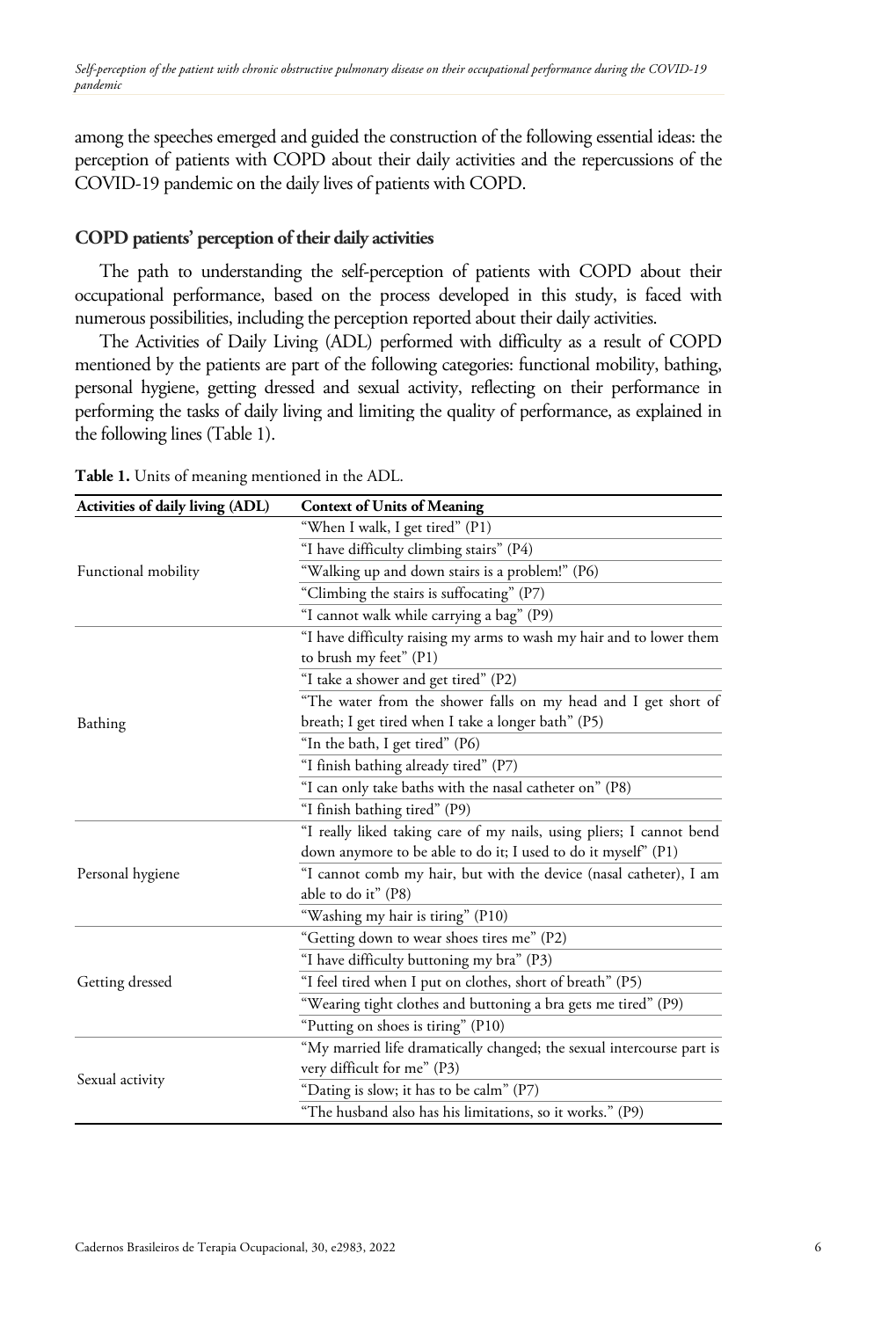Source: Research data, 2020.

The official document, *Occupational therapy practice framework: Domain and process*, of the American Occupational Therapy Association, 2020, which describes the structure and domain of occupational therapy practice, points out that activities of daily living (ADL) are part of the occupations domain and describe them as activities oriented towards the care of the patient with their own body, being fundamental for living in the social world, allowing for basic survival and well-being.

COPD patients often experience problems while performing ADLs. Dyspnea is frequently reported as a limiting factor for the performance of occupations. Patients with COPD experience a greater degree of dyspnea during ADL compared to healthy people, even in the early stages of the disease. Performing these activities increases ventilatory demands and induces dynamic hyperinflation in patients with COPD (Vaes et al., 2011; Vaes et al., 2019).

According to the resolution of the Federal Council of Physiotherapy and Occupational Therapy (Brasil, 2006) number 316, of July 19, 2006, it is the exclusive competence of the occupational therapist, within the scope of their work, to assess the individual's functional abilities, prepare the therapeutic-occupational program and carry out the training of functions for the development of performance skills Activities of Daily Living (ADL) and Instrumental Activities of Daily Living (IADL).

Instrumental activities of daily living (IADL) are also part of the human occupation domain and are characterized as activities that support daily life at home and in the community, which require more complex interactions than those used in ADL (American Occupational Therapy Association, 2020).

The IADLs performed with difficulty due to COPD mentioned by the patients are part of the following categories: home establishment and management, and shopping (Table 2).

| <b>Instrumental Activities of Daily Living (IADL)</b> | <b>Context of Units of Meaning</b>               |
|-------------------------------------------------------|--------------------------------------------------|
|                                                       | "I do not sweep the house anymore" (P1)          |
|                                                       | "Difficulty in hanging clothes" (P3)             |
|                                                       | "Difficulty sweeping the house" (P6)             |
| Home establishment and management                     | "I hand wash small pieces" (P7)                  |
|                                                       | "I do not do laundry or sweep the house, because |
|                                                       | I would have to take everything out of the way"  |
|                                                       | (P8)                                             |
|                                                       | "I have difficulty sweeping, wiping" (P9)        |
|                                                       | "I do not shop alone anymore" (P5)               |
| Shopping                                              | "I never go shopping alone; I cannot push the    |
|                                                       | cart" $(P7)$                                     |

|  |  |  |  |  |  | <b>Table 2.</b> Units of meaning mentioned in the IADL. |  |  |  |
|--|--|--|--|--|--|---------------------------------------------------------|--|--|--|
|--|--|--|--|--|--|---------------------------------------------------------|--|--|--|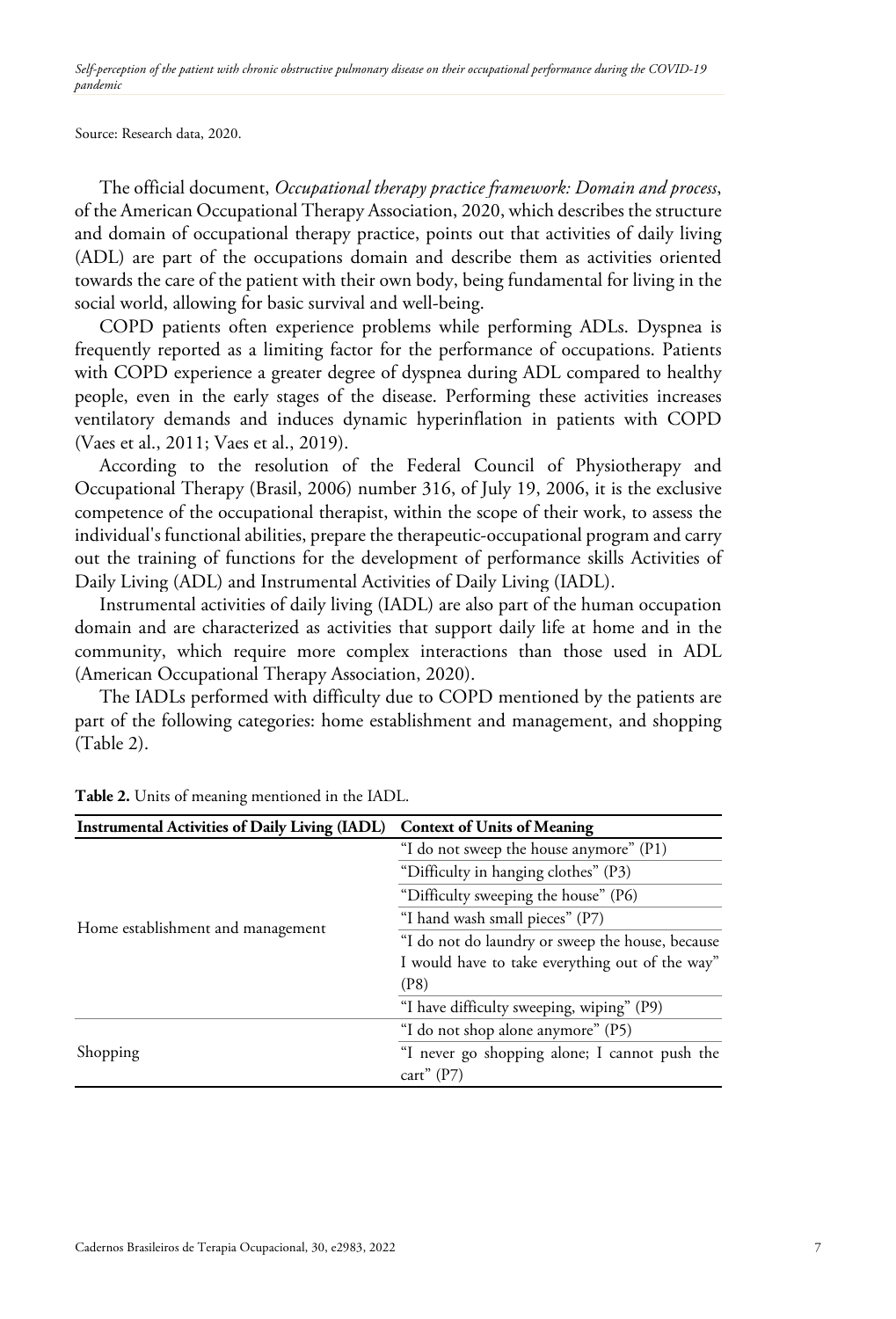Source: Research data, 2020.

In addition to ADL and IADL, other daily activities that are part of the routine of patients with COPD were reported, such as sleep, social participation, work and leisure (Table 3).

| Other occupations    | <b>Context of Units of Meaning</b>                                                                                  |
|----------------------|---------------------------------------------------------------------------------------------------------------------|
|                      | "The cough wakes me up and I take a long time to fall asleep" (P5)                                                  |
| Sleep                | "I do not sleep well, I feel suffocated" (P7)                                                                       |
| Social participation | "I don't go to my church group anymore; I cannot help with the functions"<br>(P <sub>6</sub> )                      |
|                      | "After I started using oxygen, I do not go out on the bus anymore, I almost<br>do not go to my family's house" (P8) |
| Work                 | "I used to sell products to help with household bills; I cannot even do that<br>now''(P1)                           |
|                      | "I got sick and retired" (P2)                                                                                       |
|                      | "Retired due to COPD, I worked in a garment factory; there was no way to<br>continue" (P5)                          |
| Leisure              | "I do not go to the beach, I do not go anywhere" (P1)                                                               |
|                      | "I have difficulty walking, I get tired, gasping for air, out of breath" (P2)                                       |
|                      | "I do not have a social life" (P3)                                                                                  |
|                      | "I stopped having fun, I do not dance anymore" (P5)                                                                 |

**Table 3.** Units of meaning mentioned in other everyday activities.

Source: Research data, 2020.

As our actions are influenced by our values, it is essential for the occupational therapist to know the value that patients place on different occupations, considering the meaning of performing these tasks, as well as the difficulties in performing them, allowing to establish intervention priorities, as well as identifying their desired results (Rogers & Holm, 2002).

In this sense, in occupational therapy, when considering the skills and performance patterns and context in the way these occupations are performed and by enabling the involvement of patients with COPD in these significant occupations, in addition to special meaning and value, the performance of these occupations can produce personal, social, economic benefits for the patient, their families and society as a whole.

# **Repercussions of the COVID-19 pandemic on the daily lives of patients with COPD**

The main preventive measure advocated in the COVID-19 pandemic for the spread of the virus is social isolation, which ended up abruptly changing the routine of all people, causing a generalized interruption in occupational life, affecting all age groups or life cycles in all over the world (Hammell, 2020).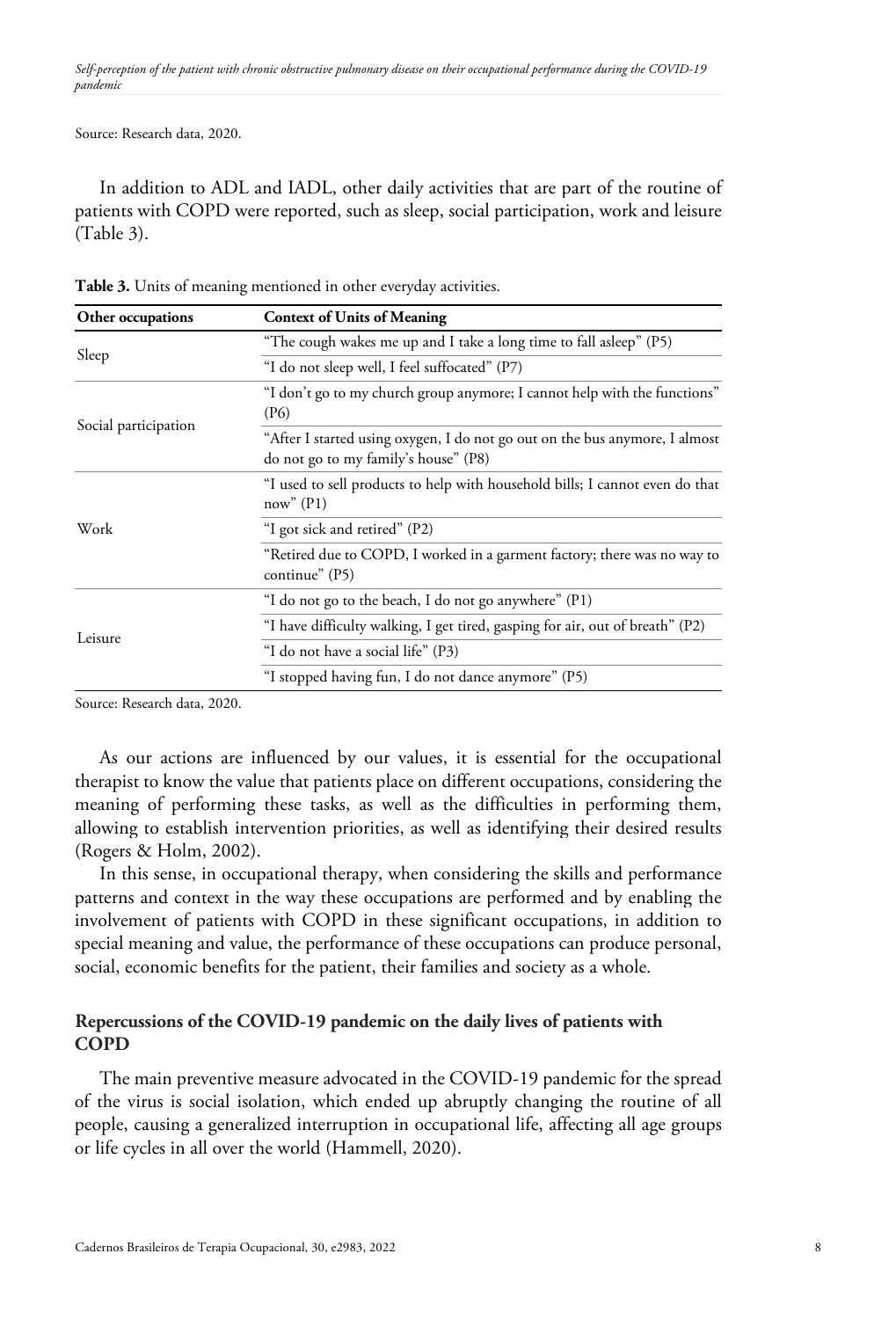Kamalakannan & Chakraborty (2020) point out that the pandemic restricted the performance of occupations and that patients with COPD, considered more vulnerable, were protected from performing their significant occupations.

Below, patients recognize the changes they have undergone in their occupational life and identify the impact of this social restriction on the pandemic.

*I suffered emotionally, I had a crying crisis*. (P1).

*I do not go out at all, I do not go to the pharmacy or the bakery*. (P2).

*I do things indoors; I just went to the hospital for treatment; now I do not even do that anymore* (P3).

*It broke my routine* (P4).

*I am glad there's monitoring by the team's cell phone, because otherwise I do not even know* [what would be] (P5).

*Before the pandemic, I used to go shopping with my daughter, put things in the cart, but now it is her who does it alone* (P6).

*I was already grateful because I was part of the Caminhada do Bosque group; now I am more, because I have been receiving all the support by phone and videos; but I dream of going back to participating in activities* (P7).

*I would like to go to treatment and see my friends on the Caminhada do Bosque; I miss it* (P8).

*I feel like a caged bird* (P9).

The COVID-19 pandemic highlighted the human need for occupation, its complexity, and the effects of occupational disruption and deprivation (Hammell, 2020). Occupational therapists recognize the changes taking place in the way people perform their occupations as a result of the COVID-19 pandemic and will work with patients to develop strategies to facilitate continued access to their occupations (World Federation of Occupational Therapy, 2020).

Therefore, providing COPD patients with sufficiently careful attention is a real challenge. It is our responsibility to maintain and reinforce rigorous monitoring and management of these patients, with the aim of limiting the side effects that could be induced as a result of the lack of such assistance during the pandemic (Deslée et al., 2020).

Many pulmonary rehabilitation programs were suspended during the pandemic to reduce the risk of spread of SARS-CoV-2, in which remote online, video or telephone consultations were introduced. In fact, this was the alternative found and used for the continuity of care for patients with COPD and other pneumopathies followed for treatment in the post pulmonary rehabilitation maintenance program – "A Caminhada do Bosque", of which the research participants take part.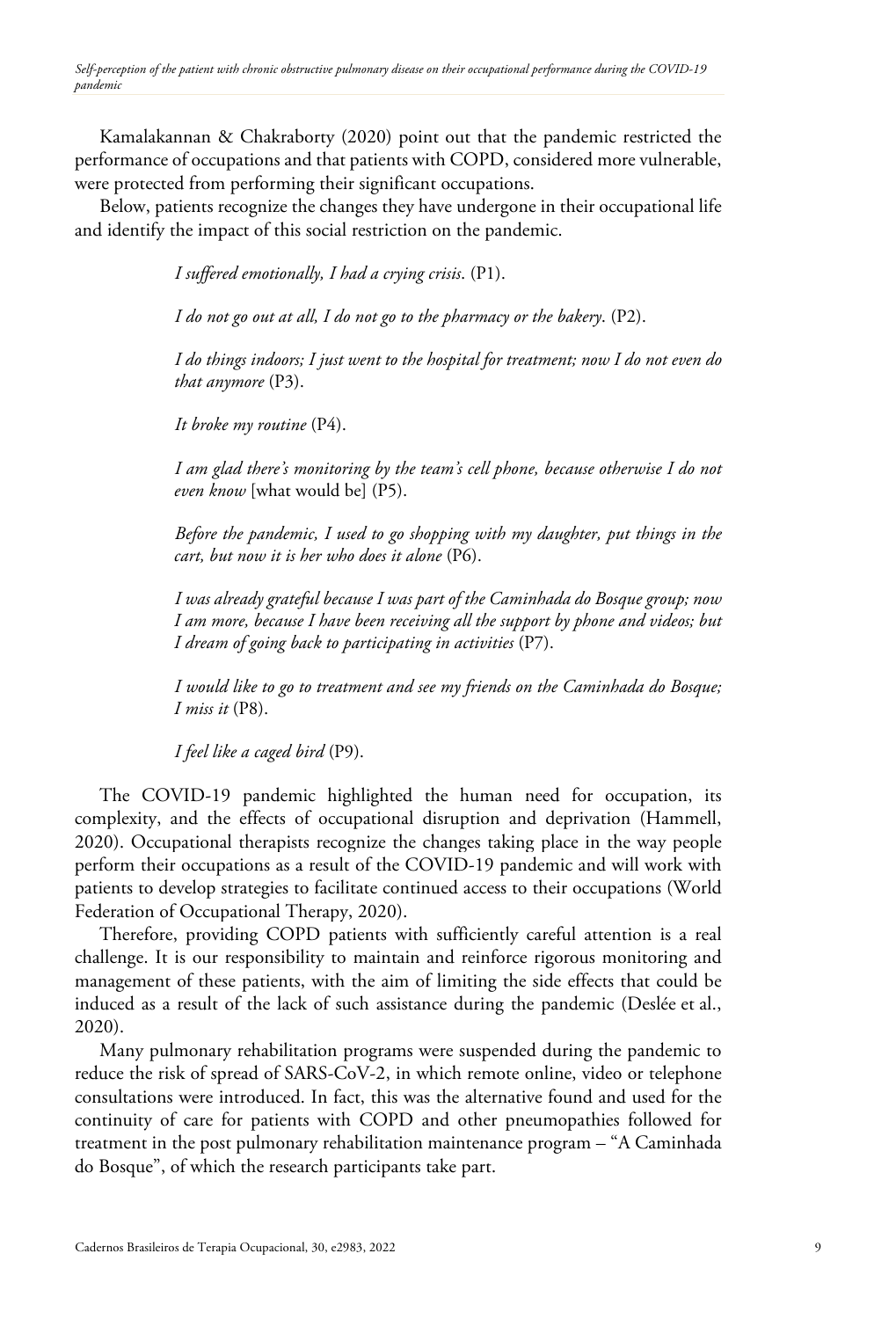The Global Initiative for Chronic Obstructive Lung Disease (2021) recognizes the need to develop new approaches to interacting with COPD patients and highlights remote consultations as an excellent tool to minimize the risk of coronavirus transmission as well as avoid isolation and inactivity, highlighting the importance of patients remaining in contact with their friends, family and professionals who assist them by telecommunication to remain active.

The Federal Council of Physiotherapy and Occupational Therapy (Brasil, 2020), through resolution n. 516, of March 20, 2020, regulated teleconsultation and tele monitoring as viable modalities of work, in order to allow the continuity of actions for some population groups assisted by occupational therapists and physiotherapists.

According to Malfitano et al. (2020), occupational therapy has participated in this alternative care, in view of the daily attention of subjects who, in their different ways of living, share the need for social distance imposed by the COVID-19 pandemic.

The occupational therapist is the professional trained to act in the face of the disruption of daily life, and seeks, through their actions, to promote the reorganization of routines, the readaptation of daily activities and the redefinition of meanings in view of the current situation and challenges caused by the COVID-19 pandemic (De-Carlo et al., 2020).

## **Final Considerations**

Based on the understanding of the difficulties of patients with COPD in performing their daily occupations, taking into account their own experiences in the most diverse situations that are part of their daily lives, it was possible to know how much COPD affects occupational performance and interferes in the most diverse occupations that bring meaning and purpose to life. With the exception of education and playing, all other categories that are part of the occupation domain were mentioned in the study. In addition to the ADLs identified - functional mobility, bathing, personal hygiene, getting dressed and sexual activity - and IADLs – home establishing and management and shopping -, other occupations were highlighted, such as sleep, work, social participation and leisure.

The occupations of patients already limited by COPD were even more impacted by the restrictive measures caused by COVID-19. Offering supervised care through remote care can be an excellent resource used by occupational therapists to help COPD patients overcome their difficulties and limitations during this period of pandemic.

It is expected that further studies be encouraged to be carried out with a focus on relational and subjective aspects, from the patients' points of view in relation to their limitations in performing their daily activities as a result of COPD.

# **References**

<span id="page-9-0"></span>American Occupational Therapy Association – AOTA. (2020). Occupational therapy practice framework: domain and process. *The American Journal of Occupational Therapy*, *74*(Supl. 2), 1-87[.](https://www.ncbi.nlm.nih.gov/entrez/query.fcgi?cmd=Retrieve&db=PubMed&list_uids=34780625&dopt=Abstract) [PMid:34780625.](https://www.ncbi.nlm.nih.gov/entrez/query.fcgi?cmd=Retrieve&db=PubMed&list_uids=34780625&dopt=Abstract) http://dx.doi.org/10.5014/ajot.2020.74S2001.

Bardin, L. (2009). *Análise de conteúdo*. Lisboa: Edições 70.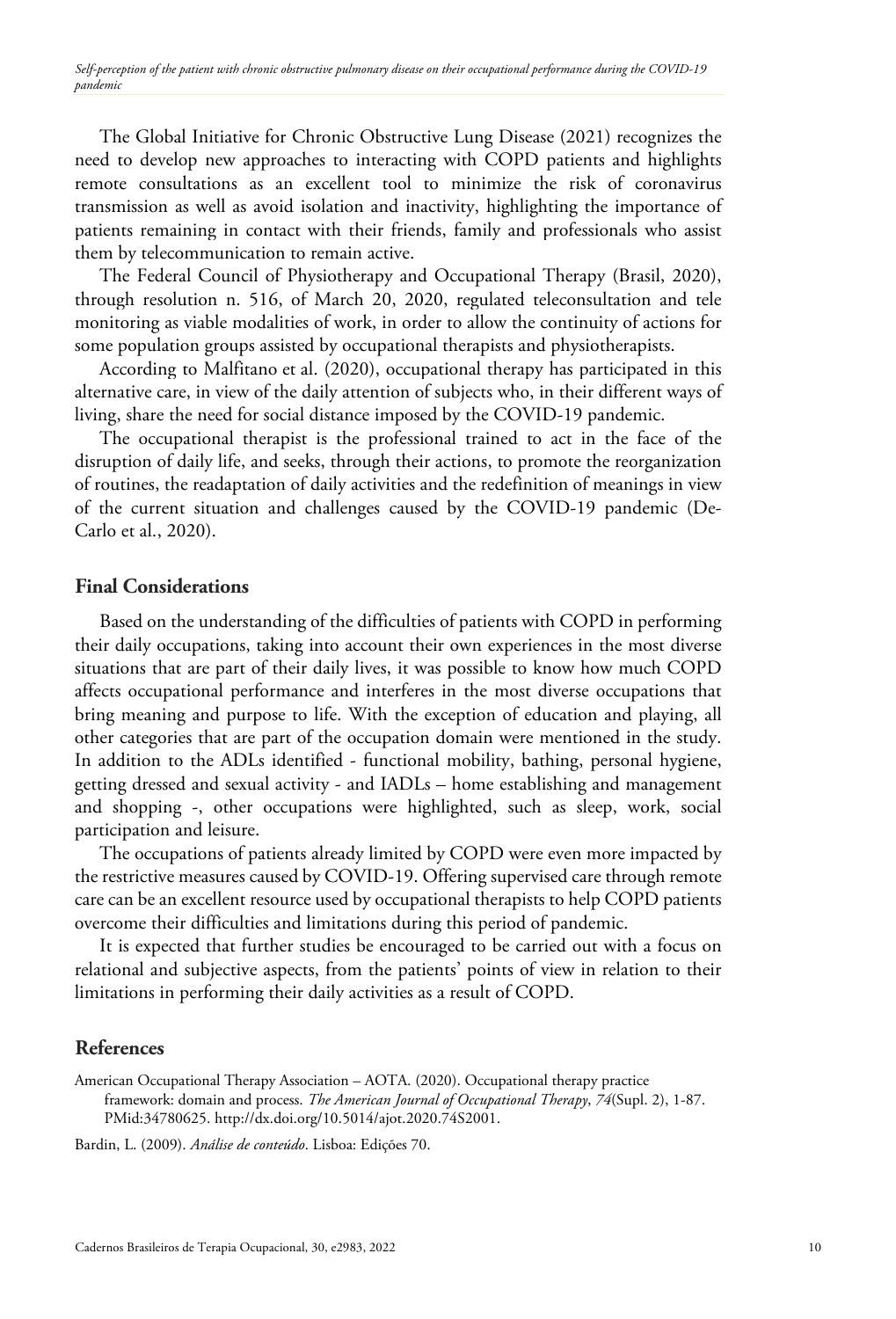- Brasil. Conselho Federal de Fisioterapia e Terapia Ocupacional COFFITO. (2006, 19 de julho). Resolução COFFITO nº 316/2006, de 19 de julho de 2006. Dispõe sobre a prática de atividades de vida diária, de atividades instrumentais da vida diária e tecnologia assistiva pelo Terapeuta Ocupacional e dá outras providências. *Diário Oficial [da] República Federativa do Brasil*, Brasília.
- Brasil. Conselho Federal de Fisioterapia e Terapia Ocupacional COFFITO. (2020, 20 de março). Resolução nº 516, de 20 de março de 2020. Dispões sobre Teleconsulta, Telemonitoramento e Teleconsultoria. *Diário Oficial [da] República Federativa do Brasil*, Brasília.
- Caldas, A. S. C., Facundes, V. L. D., & Silva, H. J. (2011). O uso da Medida Canadense de Desempenho Ocupacional em estudos brasileiros: uma revisão sistemática. *Revista de Terapia Ocupacional da Universidade de São Paulo*, *22*(3), 238-244[. http://dx.doi.org/10.11606/issn.2238-6149.v22i3p238-](https://doi.org/10.11606/issn.2238-6149.v22i3p238-244) [244.](https://doi.org/10.11606/issn.2238-6149.v22i3p238-244)
- De-Carlo, M. M. R. P., Gomes-Ferraz, C. A., Rezende, G., Buin, L., Moreira, D. J. A., Souza, K. L., Sacramento, A. M., Santos, W. A., Mendes, P. V. B., & Vendrusculo-Fangel, L. M. (2020). Diretrizes para a assistência da terapia ocupacional na pandemia da COVID-19 e perspectivas póspandemia. *Medicina*, *53*(3), 332-369. http://dx.doi.org/10.11606/issn.2176-7262.v53i3p332-369.
- Deslée, G., Zysman, M., Burgel, P. R., Perez, T., Boyer, L., Gonzalez, J., & Roche, N. (2020). Chronic obstructive pulmonary disease and the COVID-19 pandemic: reciprocal challenges. *Respiratory Medicine and Research*, *78*, 1-4. [http://dx.doi.org/10.1016/j.resmer.2020.100764.](https://doi.org/10.1016/j.resmer.2020.100764)
- Global Initiative for Chronic Obstructive Lung Disease GOLD. (2021). *Global strategy for the diagnosis, management, and prevention of COPD.* Barcelona: GOLD.
- Gulart, A. A., Santos, K. D., Munari, A. B., Karloh, M., Cani, K. C., & Mayer, A. F. (2015). Relação entre a capacidade funcional e a percepção de limitação em atividades de vida diária de pacientes com DPOC. *Fisioterapia e Pesquisa*, *22*(2), 104-111. http://dx.doi.org/10.590/1809- 2950/12836522022015.
- Hagedorn, R. (2003). *Fundamentos para a prática em terapia ocupacional.* São Paulo: Roca.
- Hammell, K. W. (2020). Engagement in living during the COVID-19 pandemic and ensuing occupational disruption. *Occupational Therapy Now*, *22*, 7-8.
- Kamalakannan, S., & Chakraborty, S. (2020). Occupational therapy: the key to unlocking locked-up occupations during the COVID-19 pandemic. *Wellcome Open Research*, *5*, 153. [PMid:32766458.](https://www.ncbi.nlm.nih.gov/entrez/query.fcgi?cmd=Retrieve&db=PubMed&list_uids=32766458&dopt=Abstract) [http://dx.doi.org/10.12688/wellcomeopenres.16089.1.](https://doi.org/10.12688/wellcomeopenres.16089.1)
- Kim, H. C., Mofarrahi, M., & Hussain, S. N. (2008). Skeletal muscle dysfunction in patients with chronic obstructive pulmonary disease. *International Journal of Chronic Obstructive Pulmonary Disease*, *3*(4), 637-658. [PMid:19281080.](https://www.ncbi.nlm.nih.gov/entrez/query.fcgi?cmd=Retrieve&db=PubMed&list_uids=19281080&dopt=Abstract) http://dx.doi.org/10.2147/copd.s4480.
- Machado, M. D. G. R. (2018). *Bases da fisioterapia respiratória: terapia intensiva e reabilitação.* Rio de Janeiro: Guanabara Koogan.
- Malfitano, A. P. S., Cruz, D. M. C., & Lopes, R. E. (2020). Terapia ocupacional em tempos de pandemia: seguridade social e garantias de um cotidiano possível para todos. *Cadernos Brasileiros de Terapia Ocupacional*, *28*(2), 401-404. [http://dx.doi.org/10.4322/2526-8910.ctoED22802.](https://doi.org/10.4322/2526-8910.ctoED22802)
- Minayo, M. D. S. (2014). *O desafio do conhecimento: pesquisa qualitativa em saúde.* São Paulo: HUCITEC.
- Rabahi, M. F. (2013). Epidemiologia da DPOC: enfrentando desafios. *Revista Pulmão*, *22*(2), 4-8.
- Rabe, K. F., & Watz, H. (2017). Chronic obstructive pulmonary disease. *Lancet*, *389*(10082), 1931- 1940. [PMid:28513453.](https://www.ncbi.nlm.nih.gov/entrez/query.fcgi?cmd=Retrieve&db=PubMed&list_uids=28513453&dopt=Abstract) [http://dx.doi.org/10.1016/S0140-6736\(17\)31222-9.](https://doi.org/10.1016/S0140-6736(17)31222-9)
- Rogers, J. C., & Holm, M. B. (2002). Avaliaçao das áreas de desempenho ocupacional. In M. Neistadt & E. B. Crepeau (Eds.), *Willard & Spackman: terapia ocupacional* (pp. 167-201). Rio de Janeiro: Guanabara Koogan.
- Roth, G. A., Abate, D., Abate, K. H., Abay, S. M., Abbafati, C., Abbasi, N., & Borschmann, R., and the GBD 2017 Causes of Death Collaborators. (2018). Global, regional, and national age-sex-specific mortality for 282 causes of death in 195 countries and territories, 1980-2017: a systematic analysis